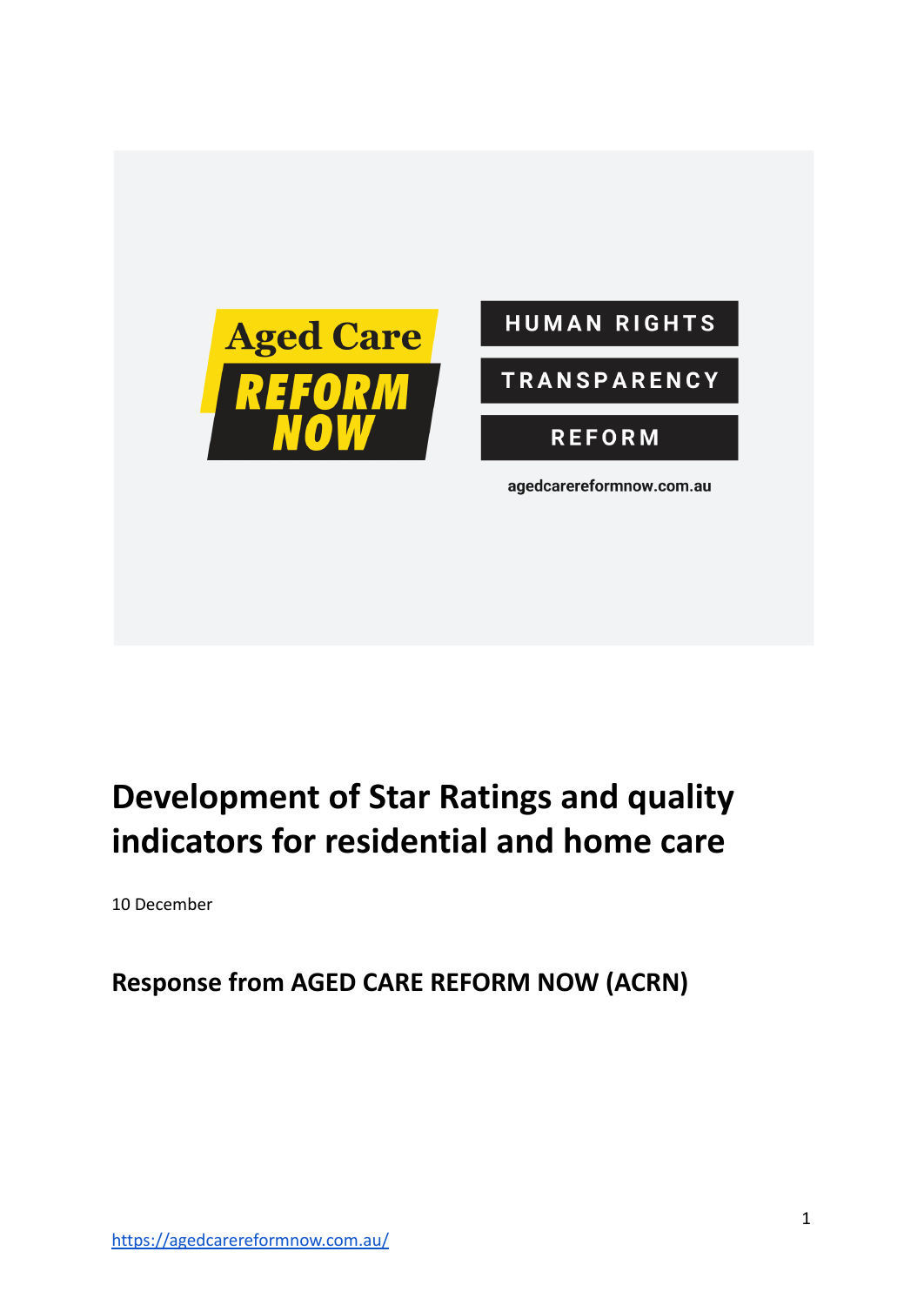**Aged Care Reform Now** (**ACRN**) is a grassroots organisation, consisting of aged care services recipients, families and friends, and current and retired aged-care workers. ACRN advocates for aged care reform that delivers improved benefits to all Australians receiving residential and in-home aged care services.

ACRN is a platform for people interacting with the aged care system. ACRN provides a strong voice in the delivery of quality services, complaints management and practical solutions to advance the care and wellbeing of aged care recipients.

For more information please visit our website [www.agedcarereformnow.com](http://www.agedcarereformnow.com) or contact [info@agecarereformnow.com.au](mailto:info@agecarereformnow.com.au)

### **Opportunity to progress the Government's aged care reform agenda**

ACRN welcomes the opportunity to provide input into the Department of Health's consultations into developing a star ratings system and improving the quality indicators as recommended in the Royal Commission into Aged Care Quality and Safety.

We believe that the star rating system and quality indicators for both residential and home care are inextricably linked and as such, ACRN has made a combined submission that addresses issues and makes recommendations that go across all three areas.

ACRN has some concern that star ratings could oversimplify what is a very complex system. However, ACRN acknowledges it was a recommendation of the Royal Commission. Accordingly, we support a star ratings system as the intent is to make aged care services more transparent and providers more accountable. It is important that information used to determine the ratings is easily accessible and publicly available, so consumers can make informed decisions on the criteria that best suit their needs. The Royal Commission recommended that at least 20 percent of consumers be surveyed and we agree that this is the minimum acceptable to ensure consumers' voices are involved in decision-making.

We appreciate the opportunities members of our group have had to attend the online workshops on Quality Indicators and a Star Rating system. Our submission consists of feedback from members of our group as well as feedback from other consumer representatives on the workshops we have attended.

### **SUMMARY:**

### **Quality indicators and star ratings should focus on the questions that older people and their families have when they are choosing a service or assessing the quality of care**

This should be the central tenet of any ratings system. The human rights of older people should be the number one priority. What does the consumer need to feel valued, heard, safe, comfortable and happy? Will their physical and emotional needs be met? Will they maintain their autonomy and will their family be able to advocate on their behalf? Will they maintain their dignity? Will they be respected?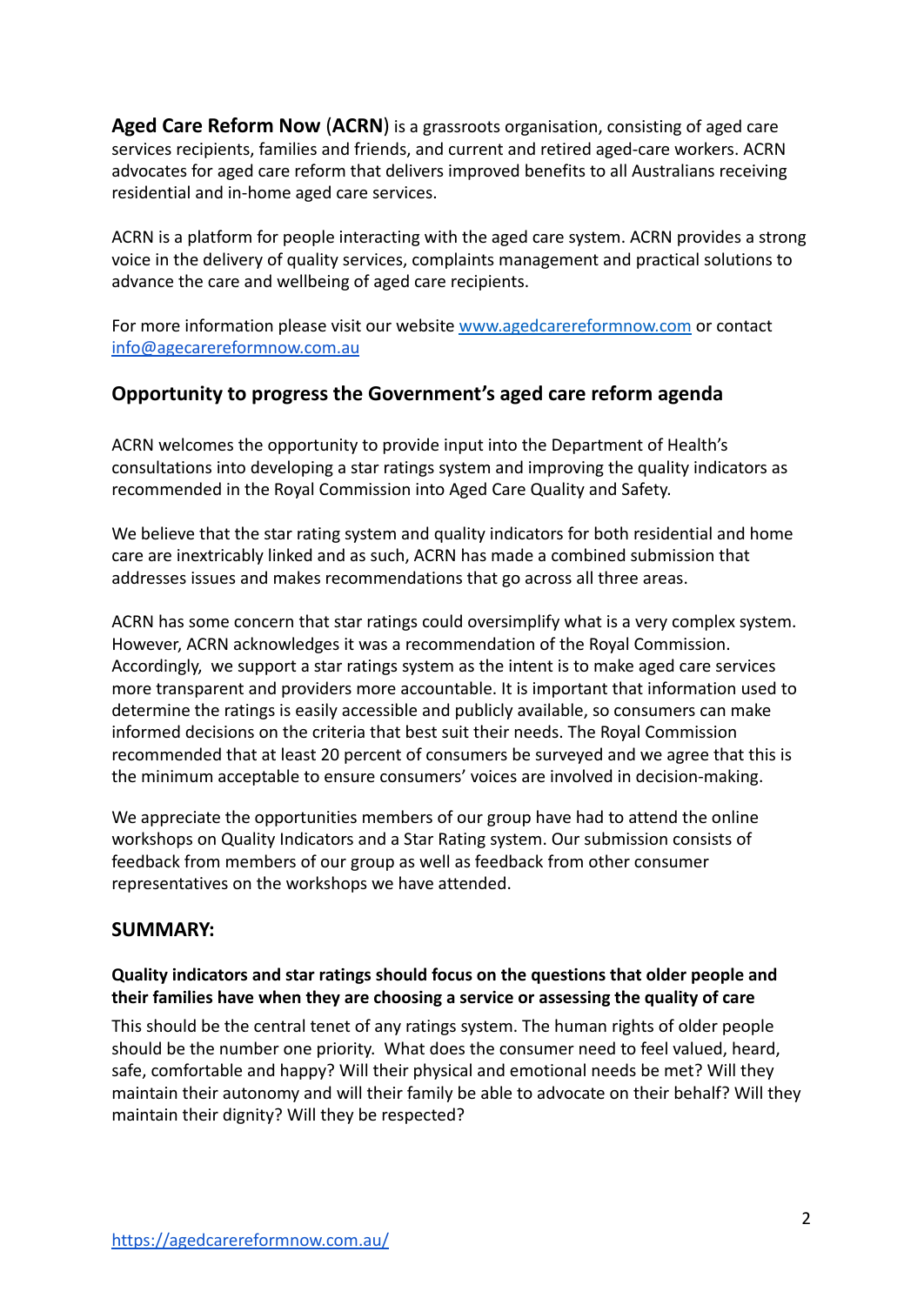In the case of residential care, this will be the older person's home and should be treated as such. When it comes to home care, service providers are entering the person's home which for many is a sanctuary. Will the service and care support their best life?

ACRN notes the excellent work conducted by the Aged Care Round Table and the series of leaflets produced to assist people with the questions they may have when moving into aged care. The DoH should consider the questions asked in these leaflets when assessing quality indicators and compiling star ratings. These leaflets are a good resource on the issues that are important to consumers and families. <https://www.10questions.org.au/leaflets.html>

### **Quality indicators should be assessed in line with an individual's care plan**

Like beauty, quality is in the eye of the beholder. What is important to one person, may be less important to another. Therefore it is imperative that quality indicators are assessed in line with an individual's care plan. This applies to both residential and home care settings.

#### **Complaints system should be integrated with quality indicators and addressed in Star Ratings**

We believe there should be integration between SIRS, the complaints system and the quality indicators. Full participation of the person requiring care, their family and advocates is of paramount importance from commencement of the complaint process through to the outcome.

Quality is reflected in prompt and thorough attention to complaints, with necessary and appropriate changes implemented responsively and rapidly. This must be reflected in the quality indicators and Star Ratings.

### **Quality indicators should be used as a tool for improvement**

Quality indicators without actual change when there are concerns mean nothing to the person receiving care. Any indicators must be driving improvements in care and not be so onerous that they detract from care.

#### **Role of National Advisory Council and Council of Elders in developing quality indicators**

While we value the work that has already been put into the quality indicators, we strongly believe this should take place with the input of the recently formed National Aged Care Advisory Council and the yet to be formed Council of Elders.

ACRN believes that consumers should be front and centre in the design of all aged care reform. It appears the DoH has afforded Providers the opportunity to help shape quality indicators from early in the process . The fact that consumers have only been given two weeks to provide a submission, while consultation sessions are still taking place, speaks to a lack of respect, priority and importance afforded to aged care recipients and their families in this process.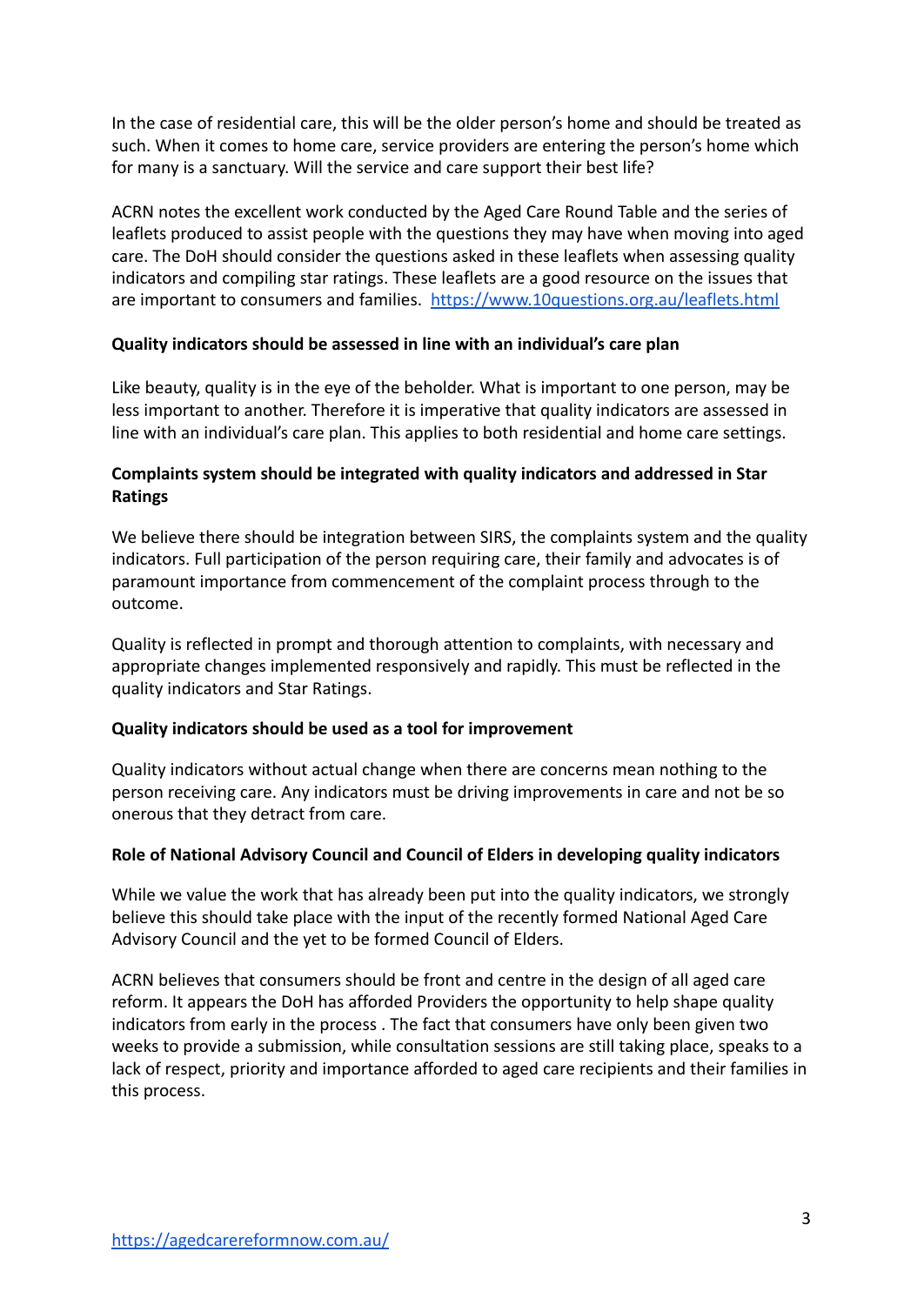### **Quality indicators must pivot to prioritise consumer focus**

ACRN appreciates indicators as useful for providers when self-reporting on key performance indicators (KPIs) which they can use to gauge their continuous improvement process and government regulatory responsibilities.

However, feedback from ACRN membership is that indicators should better reflect the concerns and aspirations of aged care recipients, families and the broader community. TACRN proposes quality indicators should also reflect questions they would have regarding the quality of individualised care and support that would be received by themselves or their loved ones. These main areas of focus reported by ACRN membership are:

- assurance there is a robust and transparent regulation system
- enough well-trained staff
- physical environments that enable independence, positive social connection, efficient and effective care
- sensitive indoor and outdoor design that promotes wellbeing.

#### **What are the implications for non-compliance?**

While ACRN acknowledges that the Star Rating program should promote better aged care services, we cannot leave enforcement to market forces. Members would like to see accountability and support for sanctions against providers, including criminal charges for gross neglect.

#### **Inherent bias due to Provider self-reporting - public feedback mechanism should be included**

The ACRN membership is inherently sceptical of the information reported in the quality indicators given they are due to be self-reported by Providers. Could the quality indicators feed into the consumer feedback that is a key component of the Star Ratings?

In addition, there should also be a public feedback mechanism that is available should consumers disagree or have evidence to show the Provider hasn't accurately reflected the indicator in its report.

#### **Quality Indicator and Star Rating components should be transparent**

Consumers should have access to the full breakdown of the components of the quality indicators and Star ratings. As mentioned above with regards to individual care plans, different components will be important to different people therefore consumers should be able to see the full breakdown to find what matters most to them.

Full transparency will also go some way to addressing the issue of bias.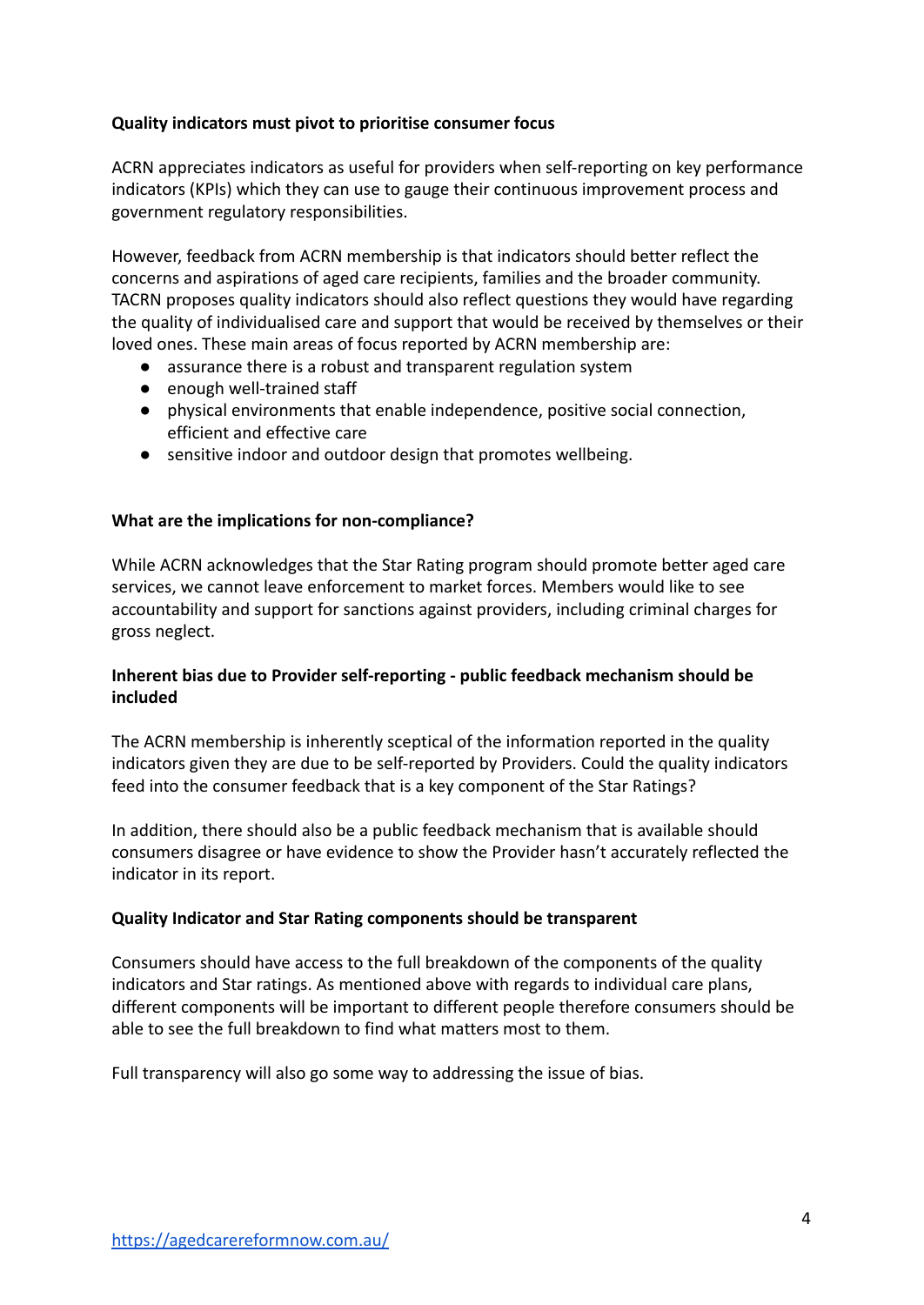## **Consumer considerations for quality indicators**

ACRN is concerned that consumers have been excluded from genuine consultation in the current aged care reforms and strongly urges DoH to ensure consumer views and lived-experience drive the reform process. ACRN was disappointed in the quality indicators presented within the consultation process. They were seen to be Provider-centric and didn't give the information that consumers need to make an informed decision on aged care services.

"*People who will require care and support need quality of care and more holistic indicators that they themselves, their families and friends can measure and that are meaningful to them."*

Cecilia, ACRN Committee Member and DOH consultation participant

Following the recent consultation meetings, a number of issues were raised by our membership. The following questions summarise the concerns raised. We have based our submission on the concerns which are broadly aligned to three main themes: Person-Centred Care, Workforce, and Regulation.

### **1.Person-centred care**

- Am I seen as an individual with a rich history and with individual strengths and challenges not as a summation of any conditions or disease processes I may have?
- Do I (and my chosen representative) have access and ongoing active engagement with my care plan?
- Are there community engagement programs and activities that will give me something to look forward to and keep me engaged with my neighbours and community?
- Will my wishes which I have documented in my Advanced Care Plan be acknowledged and respected, and will staff be aware of this plan and refer to it when appropriate?
- If I have an issue or a complaint will I or my family/advocates be able to bring this forward in a timely and appropriate fashion with the support of a person that is known to me who has a deep understanding of me and my care plan?
- Will the services, equipment and supplies I require to manage my needs be available as I need, and will these be assessed by appropriate allied health professionals for suitability and safety?
- Are there staff from culturally and linguistically diverse backgrounds who could speak my language if required?
- Will staff from culturally and linguistically diverse backgrounds be able to communicate clearly with me?
- Will I have access to expert palliative care services when I need them?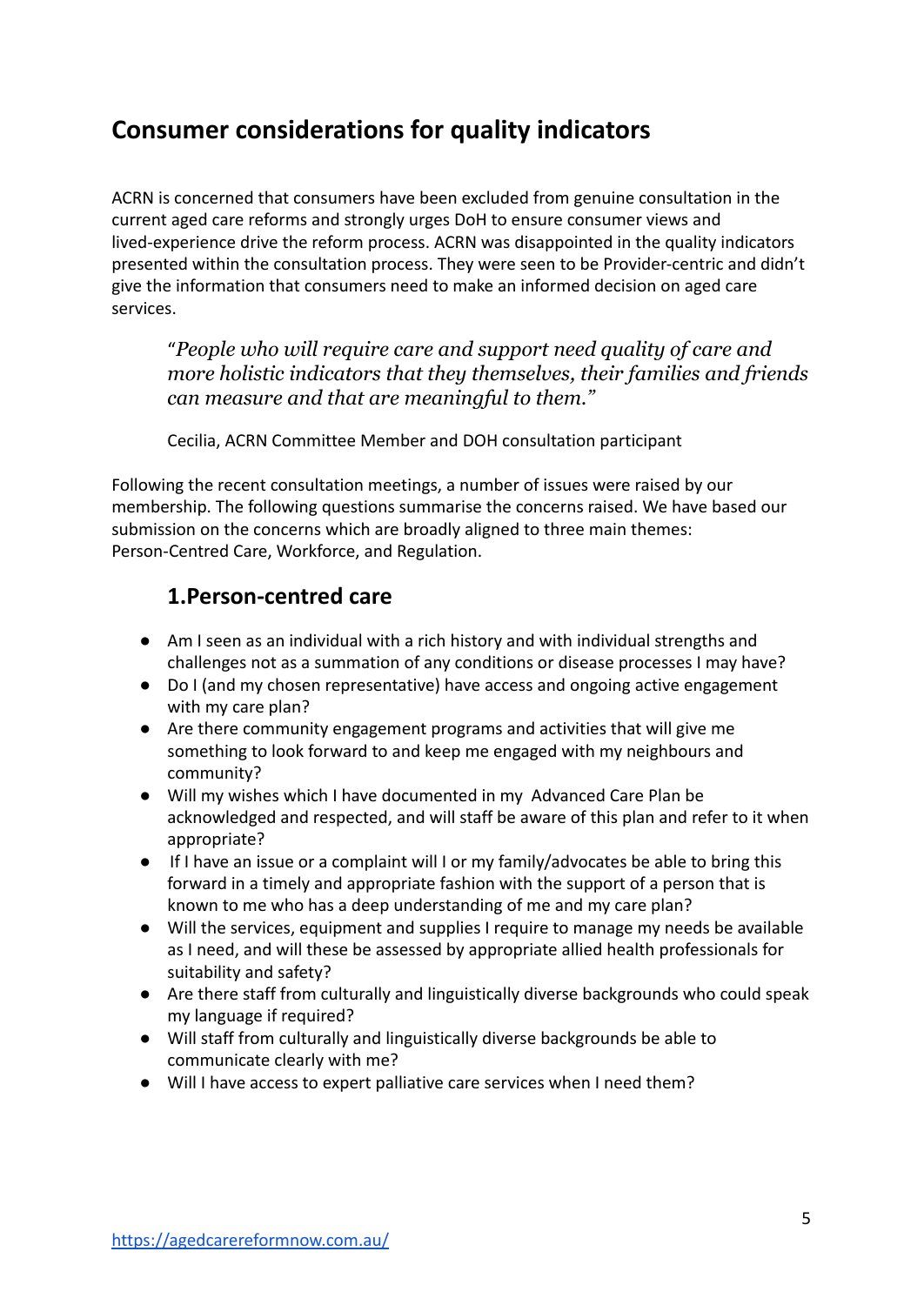### **In addition, if I live in Residential Care…**

- Will my family and friends be able to visit me on a regular basis at different times of the day? Are they able to assist me with ADLs (Activities of Daily Living) if required, especially assisting me to eat and drink if needed. If they are unable to assist me with eating, is there sufficient staff to do this?
- Will I have access and input into resident meetings and feedback opportunities? Will my voice be heard and valued?
- Will my cultural, dietary and linguistic choices or needs be taken into account?
- Are there outdoor spaces with nature features that I can easily access in all weather?
- Will I be in a protected environment where I feel and will be safe from harm?
- Will my fees and Government funding available to me be used for my actual hands-on care, support and wellbeing needs, and how will that spending be accountable and transparent?
- Am I able to have personal items and furniture and some control over my immediate environment e.g. individual heating/cooling?

### **2 .Workforce skill and stability**

The quality and skill of aged care workers directly correlates to the quality of life experienced by aged care recipients. However, workforce skill and experience is currently not mentioned in the quality indicators.

Consumers require a stable workforce with consistency of skilled carers so relationships can be built and fostered. This is important in both residential and home care. A consistent skilled workforce has a profound impact on quality and safety of the care delivered, on how individual differences are responded to, and on mood, engagement and strengths brought forth in both the carer and person receiving the service.

Consumers in residential care have little interest in the exact amount of "care minutes", but have great concerns about how and by whom care is delivered. Consumers in home care want to know how many hours of care they will receive once provider fees and charges have been deducted.

- Are there enough staff with the right skills to safely carry out appropriate care for my needs?
- Will I receive continuity of staffing so that I can form relationships with my support staff and know that they have a good understanding of my care needs, likes and dislikes and history.
- Are there allied health professionals available who can provide support and knowledge to keep me physically, socially, emotionally and psychologically healthy and engaged?
- What level of training do staff have?
- Are staff required to have ongoing regular training especially in areas such as personal care, dementia, palliative care, wound care, culture, diversity, infection prevention and control, pressure injury prevention and management,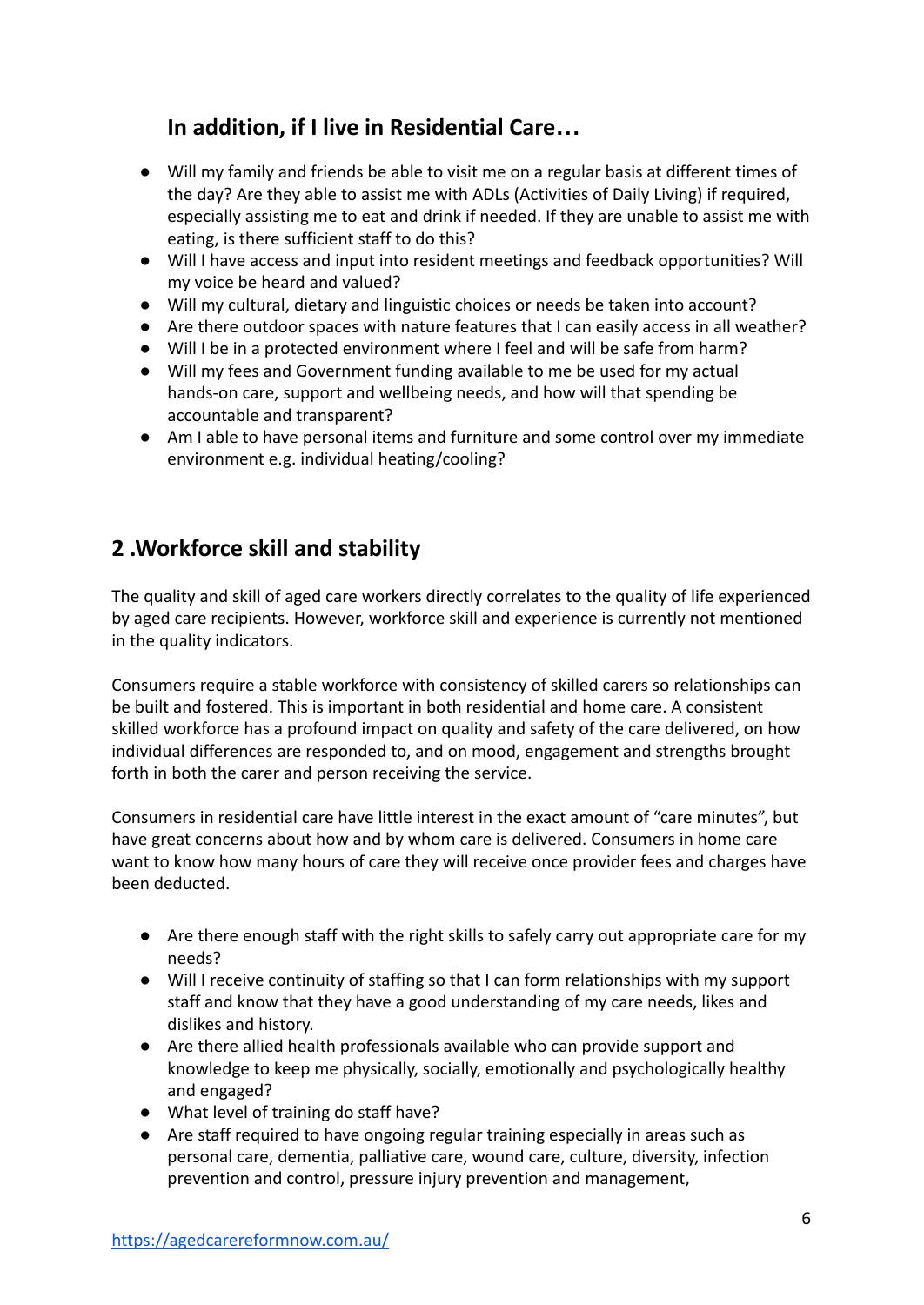communication, understanding the impacts of trauma and therapeutic responses, issues around sexual abuse and elder abuse?

- Are staff trained to compensate for any sensory loss that I may be experiencing?
- Will staff have proficient English skills for us to understand each other and communicate effectively?

### **In addition, for people living in residential care…**

- Will I have direct physical access to a Registered Nurse 24/7 to respond to my clinical and medical needs?
- Will a Registered Nurse be guiding other staff in meeting my needs holistically and appropriately?
- Will I have access to my doctor when required or will the nurse be able to contact the doctor in a reasonable time?
- Medication management are the individual or their representative given access to medication lists and are these lists descriptive as to the reasons why the medications are prescribed and under what circumstances they might be given. That is if it is a medication related to restrictive practice for behaviour management is there a clear protocol in place that a Registered Nurse can follow?
- Is there a pain management team available to manage my pain and a nurse available to administer my medication when I need it?
- Can staff attend to me in a timely manner If I need support with ADLs, especially hydration and continence?
- Are staff equipped to assess, observe and act on factors that may impact on my (or other residents) mood/behaviour and deal with these compassionately and appropriately?
- Are staff trained in palliative care and do they have access to expert palliative care resources when the time comes?

### **3. Regulation**

- Are there any complaints or serious incidents (from SIRS) logged with the regulator against this provider/facility? Repeated complaints that signify unresolved issues are a major concern. What did they entail and how were they handled?
- If I have a fall or serious injury, who is able to assist me and will I (or my representative) have access to incident reports and a falls incident review?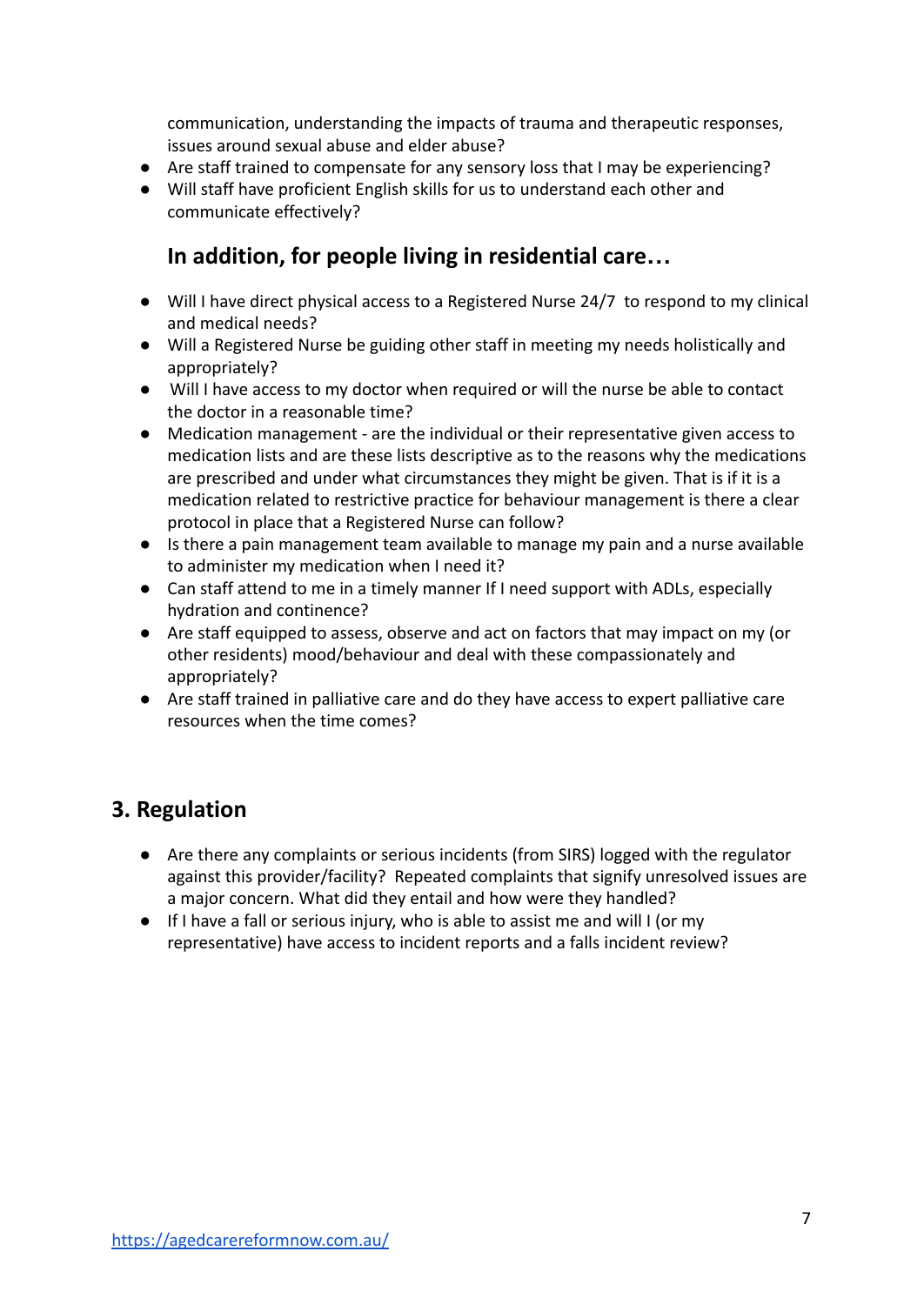## **Our recommendations for quality indicators**

### **Overview**

While the childcare, mental health and disability sectors have moved away from institutionalised models of care, aged care has languished in a profit-driven provider-model that has failed vulnerable elderly Australians. Australia should take the opportunity to look at the changes that have been made in these sectors and where successes and quality improvements have succeeded.

Other care sectors have embraced person centred care and individualised empathic models of care. For example, Montessori, Marte Meo, the Eden approach and Naomi Feil's validation method, support a person-centred approach. These models are currently being used successfully in aged care overseas.

The childcare sector in Australia provides a good example of where Improvements in quality standards have resulted from the mandated upskilling of the workforce. This includes:

- Increased training
- An early childhood teacher is required on site
- All staff need to have a minimum Certificate 3 training qualification
- 50 percent of staff need to be working towards a Diploma qualification
- Introducing enforceable ratios and decreasing staff turnover.

Quality indicators should not be so onerous that they take time away from the skill of caring.

We note that there does not appear to be much input into the quality indicators from culturally and linguistically diverse groups or individuals, and ACRN recommends the consultation be broadened to allow for this.

### **Quality of life and person-centred care indicators**

The person's individual needs should always be at the centre of any care or support delivered. What are their individual strengths and challenges? How can we deliver the best quality of life for the time they have left? How can we best support and enhance their lives?

ACRN proposes effective Quality of Life and Person-Centred Care indicators to be:

- Number (percentage)of people that were involved (or had a representative involved) in their care plan.
- Number of recipients or their advocates(as a percentage ) who were involved in residents meetings. Any changes that came about in response to requests/suggestions from these meetings. Details of any dispute from the care recipient or their family (that is, were elements wanted by the care recipient not included in the approved care plan).
- Were there Community Engagement Programs- how often and percentage of care recipients/families who attended them.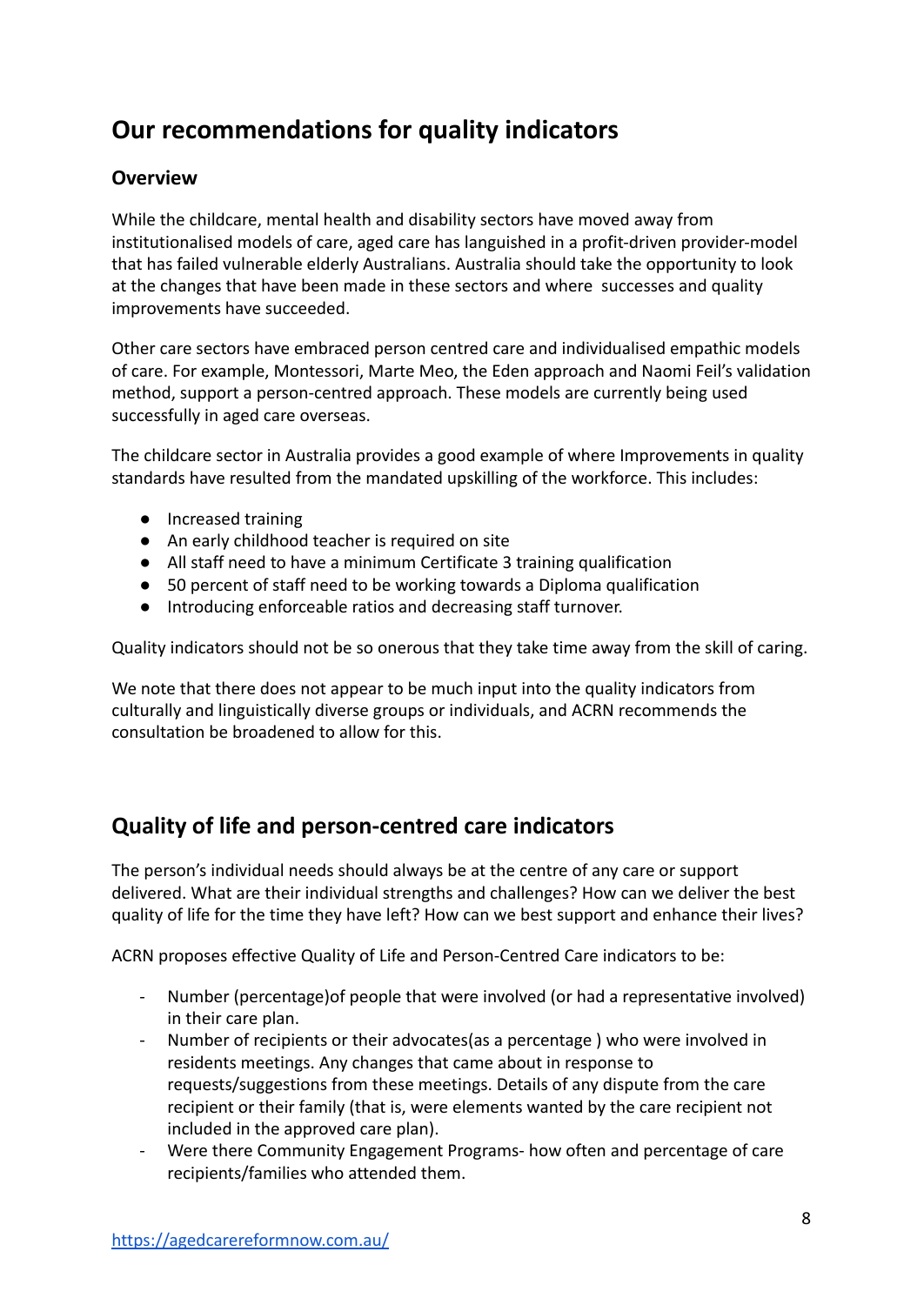- Old people's home for 4 year olds looked at depression scales and did pre and post Geriatric depression scales- this could be done on entry then after 3 months
- What models or approaches does the provider use when delivering care e.g. Montessori, Marte Meo, Eden, Validation therapy?
- Number of residents who received medically managed palliative care throughout their life limiting illness and at the end of life.

The Royal Commission stated that Palliative Care should be the core focus within Aged Care. It is important to our group that Palliative Care skills and access to Palliative Care Resources is considered as an important indicator given that many people who enter Aged Care have life limiting illness and would benefit greatly from staff who have knowledge of the Palliative approach to care and to a Palliative Care Service. <https://palliativecare.org.au/download/20377/>

The recommendations of the Royal Commission are aligned with, and a very strong endorsement of recommendations long held and advocated by the nation's peak palliative care organisation, Palliative Care Australia (PCA)

*'Palliative care is an approach that improves the quality of life of patients and their families facing the problem associated with life-threatening illness, through the prevention and relief of suffering by means of early identification and impeccable assessment and treatment of pain and other problems, physical, psychosocial and spiritual.' » This approach will provide better care for older Australians diagnosed with a life-limiting illness, considering their needs beyond only the end of life."*

## **Workforce skill indicators**

ACRN proposes effective workforce skill indicators to be:

- Outline percentage of staff with different training levels eg: 30% RN, 20% EN, 50% PCA with minimum Certificate III. This demonstrates skill mix.
- Is there at least one RN on site 24/7 that is available for resident care?
- Are there any staff to resident ratios in place? If so, what are they?
- Does the provider require staff to undergo ongoing training and demonstrate competency?
- What percentage of staff have completed training units? There could be a tick a box system to cover areas that staff have completed in the last 6 months eg, wound management, pressure injuries, dementia, palliative care, communication, infection control etc. There should be a requirement for refresher training each year by staff to ensure standards are maintained and core skills current. Modules could be developed and delivered online by DoH to ensure consistency across the sector. But while there can be online training, nurses and carers need to demonstrate that they are able to apply their training in real life settings.
- What is the percentage of staff turnover in a 6 month period?
- What is the percentage of casualised staff usage?
- Are there whistleblower protections for staff?
- Is there a Care plan team with a Registered Nurse team leader who will facilitate my care plan at family meeting opportunities?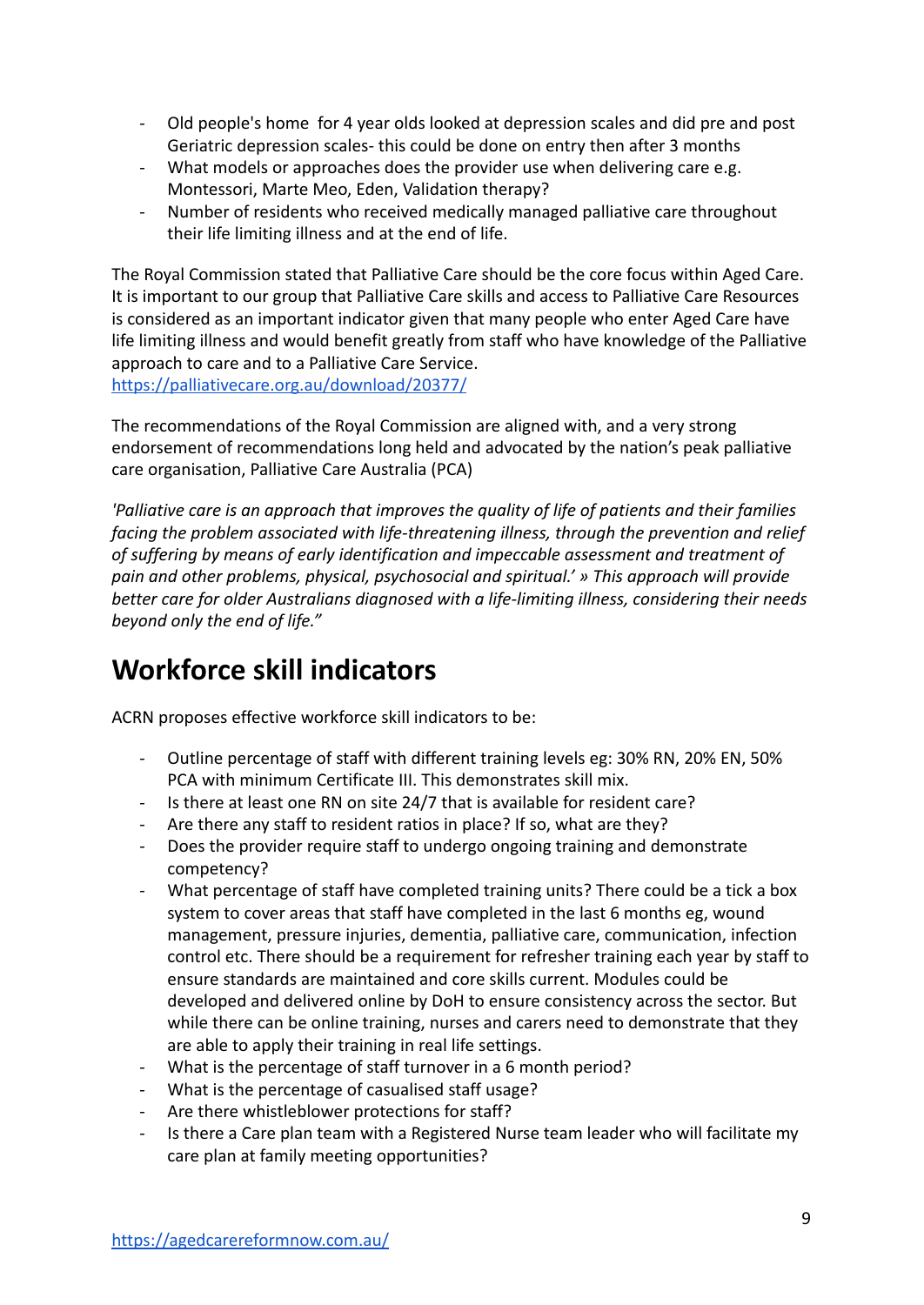## **Regulation indicators**

ACRN proposes effective Regulation indicators to be:

- Number of SIRS reports required to be made to the department- is this number increasing or decreasing?
- Number of complaints made to the facility. How were these dealt with or resolved? What is the amount of time taken for complaints to be resolved?
- Results of unannounced audit visits and whether they were done in business hours or outside of these times.
- Transparent publication of complaints and outcomes, with providers named and care recipients de-identified. These decisions should be published and accessed similar to court decisions.
- Publication/reporting of all complaints against providers. These statistics should be publicly available to care recipients / families to allow effective decision-making about care decisions.

## **Star ratings**

The consultations asked us to consider four elements that are proposed to go into Star Ratings. Below is a high level summary of ACRN member views on each of the components.

1. Consumer experience

In any rating system the consumer experience should be the dominant indicator. The suggested model states that 10% of consumers will be surveyed. Recommendation 94 of the Royal Commission states that a minimum of 20% of consumers be surveyed. In addition we believe that any surveying of care recipients needs to include those with a variety of care needs and representatives of those who cannot speak for themselves.

If only those who can independently complete surveys are included there is a risk of a skewed outcome as often those who are able to advocate for themselves receive a better level of care.

2. Service compliance

Service compliance should also include complaints made, outcomes of complaints and how transparent the outcomes are to the older people and their families.

3. Care minutes

To people receiving care in residential settings the need to have enough well trained, empathic staff to meet their care needs in a timely manner, when required whether that is day or night, is of paramount importance. This is more significant to them than an arbitrary measurement of how many care minutes they may receive in a 24 hour period.